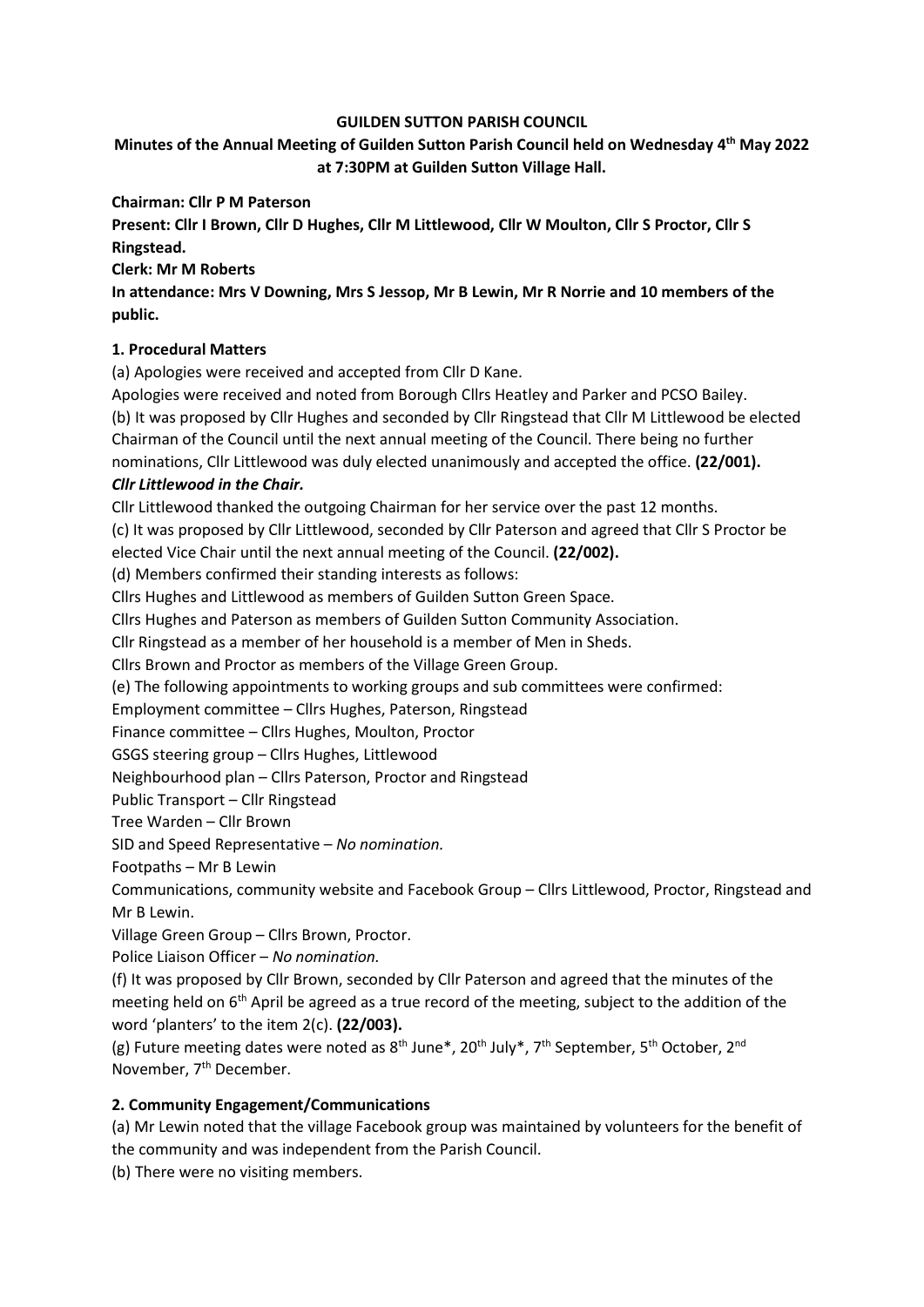(c) Mrs Jessop had circulated two reports to Parish Councillors relating to the previous year's activities for Guilden Sutton GreenSpace and would make the reports available to the public. Mrs Jessop also asked as to progress with the Neighbourhood Plan and noted it was 7 years since the project was started. Mrs Jessop requested that the Neighbourhood Plan group update the community with regards to the action that would be taken to complete the plan.

A member of the public referred to an objection that had been submitted to the Clerk regarding the Wildflower Meadow proposal and had concerns with regards to the pathway and seating, and how that may affect wildlife in the area.

Mrs Downing noted that the section 115e planning permission had been granted and that Men in Sheds had started production of the planters. Two plants had been bought for the troughs and a local resident had donated soil for the planters.

Mrs Downing also stated that two benches had been restored and would be covered under the Parish Council's insurance should they be adopted by the Parish Council, even if they were installed on private land. The landowner wished to check her own insurance status before giving permission for the benches to be installed.

(d) Correspondence had been received regarding the following issues:

A recent LDC planning appeal

The Wildflower meadow proposal

Traffic issues in an area of the Village

The Platinum Jubilee

Grass cutting

Incomplete work by the grounds maintenance contractor.

(e) Cllr Ringstead reported that she and Cllr Proctor had presided at the surgery and had been joined by the Chairman. A resident reported that the 12:50 bus service had been unreliable recently and suggested the Council could contact another provider. Another resident expressed serious concern regarding the removal of the 13:50 bus which severely limited his ability to visit nearby towns, the hospital and Blacon. A resident expressed support for the Wildflower meadow. Two residents had raised concerns in relation to two separate planning matters.

(f) The communications group noted that a recent newsletter had been published and thanked volunteers who had helped with distribution.

The Clerk reported that commercial materials had been removed from three of the noticeboards. (h) Cllr Littlewood reported that members of the support group had been involved in the distribution of the newsletter.

#### 3. Guilden Sutton GreenSpace

(a) Cllr Proctor enquired as to whether an earth closet could be provided on site. It was proposed by Cllr Paterson, seconded by Cllr Moulton and agreed that the Council would allow the Year 1 maintenance grant to carry forward to Year 2. (22/004).

(b) It was noted that an update regarding the transfer of ownership to GSPC had been circulated.

# 4. Planning

(a) It was noted that there were no new applications and one appeal. In relation to 22/0037/REF it was proposed by Cllr Rinsgstead, seconded by Cllr Littlewood and agreed that the draft response to the planning appeal be submitted to the Planning Authority subject to the addition of Google Earth evidence and additional evidence submitted by a resident. (22/005).

(b) There were 3 applications awaiting decision.

(c) There were no new decision notices.

(d) Cllr Paterson reported that the next meeting of the Neighbourhood Plan would take place on  $31^{st}$ May and following this a detailed action plan would be circulated.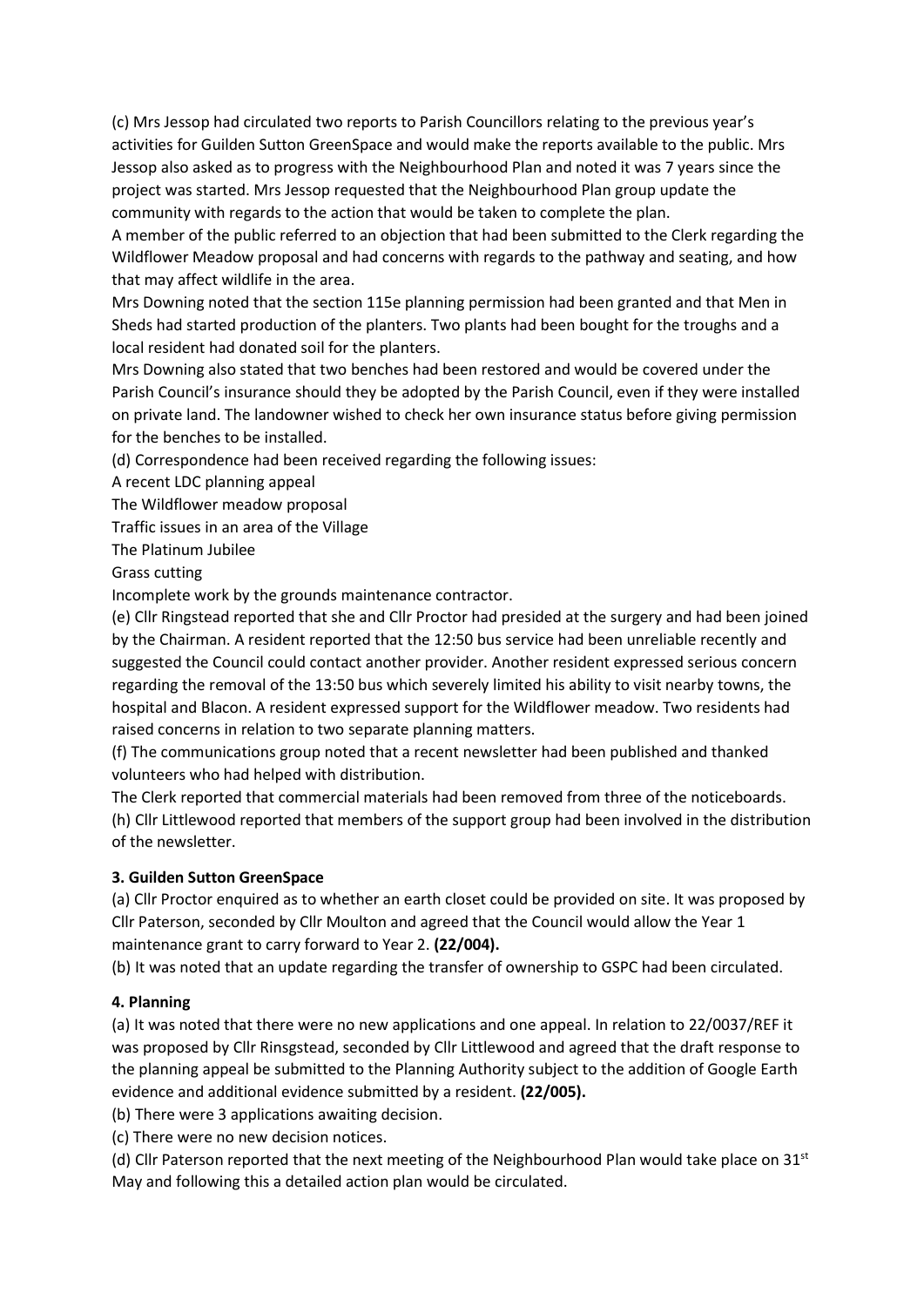### 5. Transport and Highways

(a) It was noted that CWAC were considering a funding appeal with regards to rural transport and the outcome of this would help to inform the Parish Council's next steps. It was agreed that the Clerk would write to the MP to outline the seriousness of the situation in Guilden Sutton. It was also agreed that the MP should be made aware of the ongoing safety issues in Hare Lane.

(b) It was noted that two Parish Councillors and a member of the public had joined the working party with Mickle Trafford Parish Council. It was agreed that the Clerk would further investigate ownership issues in the Townfield Lane area.

#### 6. Village Green

(a) The Clerk reported that the Section 115e application had been approved and the Council was awaiting a copy of the licence to be signed.

(b) The Council had received an offer of two benches that could be installed on private land in the area. The Clerk had received a report from the Council's insurer as to the status of the benches. It was proposed by Cllr Moulton, seconded by Cllr Paterson and agreed that the Council would adopt the two benches subject to written permission being received from the relevant land owner.

#### (22/006).

(c) It was noted that production of the planters had commenced and some plants had been purchased. Cllr Ringstead noted she had prepared the Station Lane planter for the Jubilee.

#### 7. Finance

| (a) Income:                                     |                |              |
|-------------------------------------------------|----------------|--------------|
| Precept                                         | £23,880.00     |              |
| (b) Payments:                                   |                |              |
| Deva Print (newsletter)                         | £49.00         | (no VAT)     |
| M Roberts (April salary)                        | At agreed rate | (no VAT)     |
| UK Landscapes (Grounds maintenance)             | £120.00        | (£20.00 VAT) |
| M Roberts (IT expenses)                         | £299.00        | (£49.83 VAT) |
| Bullfinch Gas Equipment (Jubilee beacon)        | £588.00        | (£98.00 VAT) |
| Autela Payroll Services (Professional services) | £0.20          | (no VAT)     |
| M Roberts (Website)                             | £16.80         | (£2.80 VAT)  |
| (c) Balances:                                   |                |              |
| Co-Operative Current Account                    | £22,007.86     |              |
| Co-Operative Deposit Account                    | £60,092.53     |              |
| Scottish Widows Business Fund 1                 | £19,442.68     |              |
| Scottish Widows Business Fund 2                 | £4,230.07      |              |

It was proposed by Cllr Proctor, seconded by Cllr Brown and agreed that the above payments be made and the financial information as above be agreed. (22/007). The Clerk would process payments and Cllr Paterson would authorise.

It was noted that a payment for Jubilee road closures would need to be made between meetings and would be retrospectively approved at the June meeting.

It was proposed by Cllr Moulton, seconded by Cllr Ringstead and agreed that £25 vouchers would be purchased for each of the 3 Duke of Edinburgh volunteers as permitted under section 137 of the Local Government Act (22/008). It was noted that the Council had saved a significant sum given a Lengthsman had not been employed since September.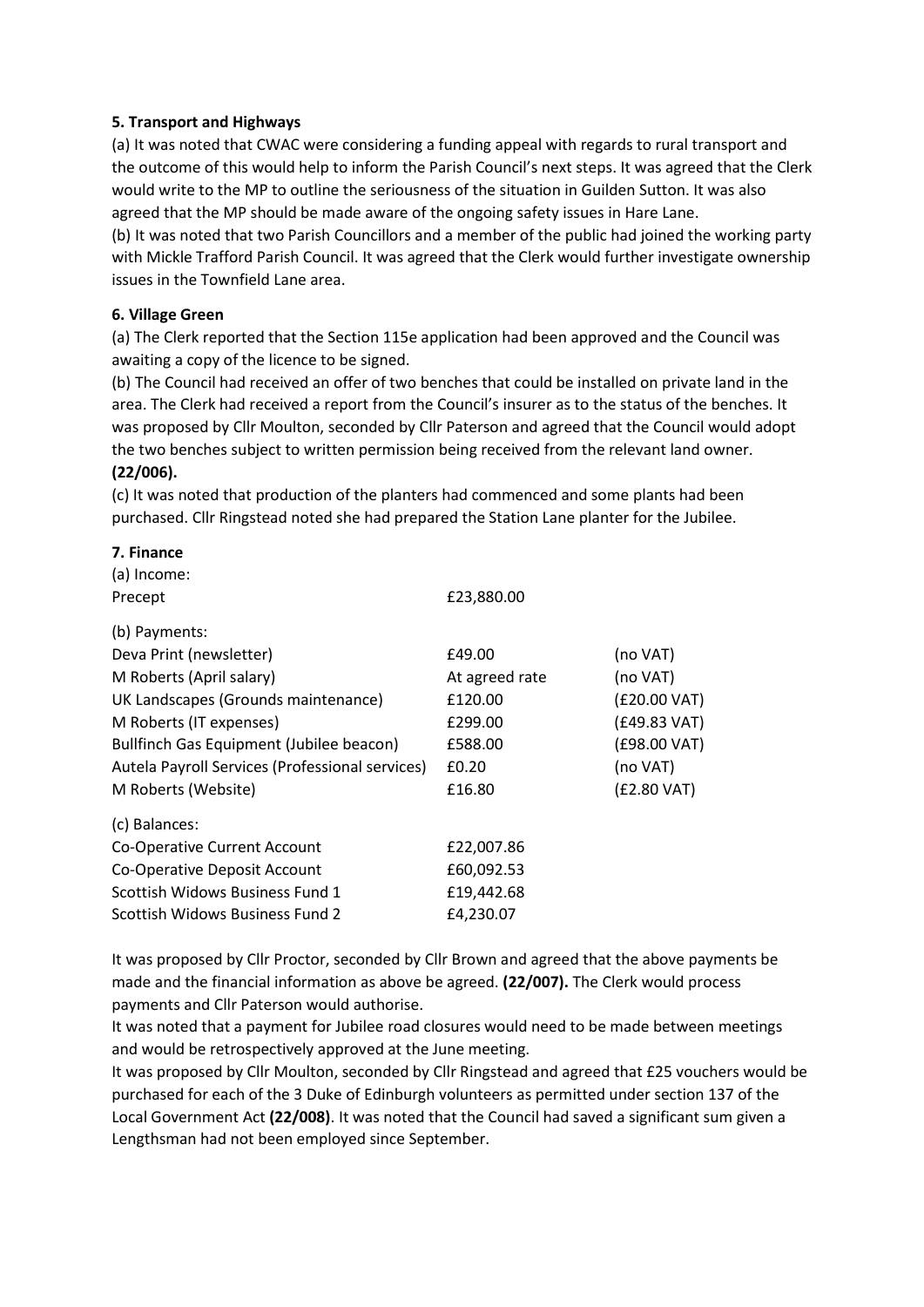(d,e,f) It was noted that the approval of the audit procedure would be deferred until the June meeting.

# 8. Grounds Maintenance

(a) The Clerk expressed disappointment that a request lodged with the contractor to rectify incomplete works at the Parish Car Park had been ignored. Cllr Brown also reported being unsuccessful in attempting to contact the Contractor. It was agreed that further efforts would be made and the issue revisited at the June meeting. The Clerk would obtain quotes prior to the next meeting for a tree health inspection for the Ash at the site, and a decision would be taken on this at the next meeting.

(b) The Clerk reported that Highways had believed the owner of the Village Hall was most likely responsible for the grassed area to the West of Hilltop Road as the party benefiting from the footpath. The Clerk had written to the Community Association to advise of this.

(c) It was noted that the Clerk, Cllr Proctor and Cllr Ringstead would arrange a site visit with Men in Sheds to begin the process of applying for changes in the area and the installation of a second bench. It was noted that the damaged phonebox door was due to be removed to storage shortly after the meeting.

# 9. Play Area

(a) The Clerk reported that the Headteacher of the Primary School had been contacted and advised of the Council's plan for the area, should a land purchase or lease be possible. The Clerk wished to thank the Headteacher for a helpful response and noted that the matter would need to be considered by the Full Governing Body before it could progress further. The Clerk would circulate information regarding potential equipment that could be installed that had been sighted in another area by chance.

# 10. Platinum Jubilee

(a) Cllr Proctor reported that plans had been submitted to CWAC for the long weekend events. It was noted that a decision would need to be taken as to who would light the beacon. The Council noted that street parties had been planned by several residents. It was agreed that the Council would run an awareness campaign in the lead up to the event.

(b) It was proposed by Cllr Ringstead, seconded by Cllr Brown and agreed that the Parish Council agreed in principle to take a lease on the land adjacent to Fox Cover, subject to the agreement of terms with CWAC. (22/009).

# 11. Primary School

Cllr Hughes reported that a coffee morning had been held, raising £600 for the trustees. It was also reported that the Deputy Headteacher's post had been advertised. It was proposed by Cllr Proctor, seconded by Cllr Ringstead and agreed that a £10 book token would be purchased for each child in the current Year 6 class as permitted under section 137 of the Local Government Act 1972. (22/010). Cllr Hughes would inform the Clerk as to how many vouchers were required.

# 12. Members Information Items

Cllr Paterson noted that a 5 day road closure would be in place on Belle Vue Lane. Cllr Proctor noted that a resident had purchased topsoil from a premises within the Parish. Cllr Littlewood reported that jubilee 'hooters' were available for purchase and the Council could consider obtaining a small number ahead of the Jubilee weekend.

# 13. Exclusion of the Press and Public

It was proposed by Cllr Littlewood, seconded by Cllr Paterson and agree that members of the press